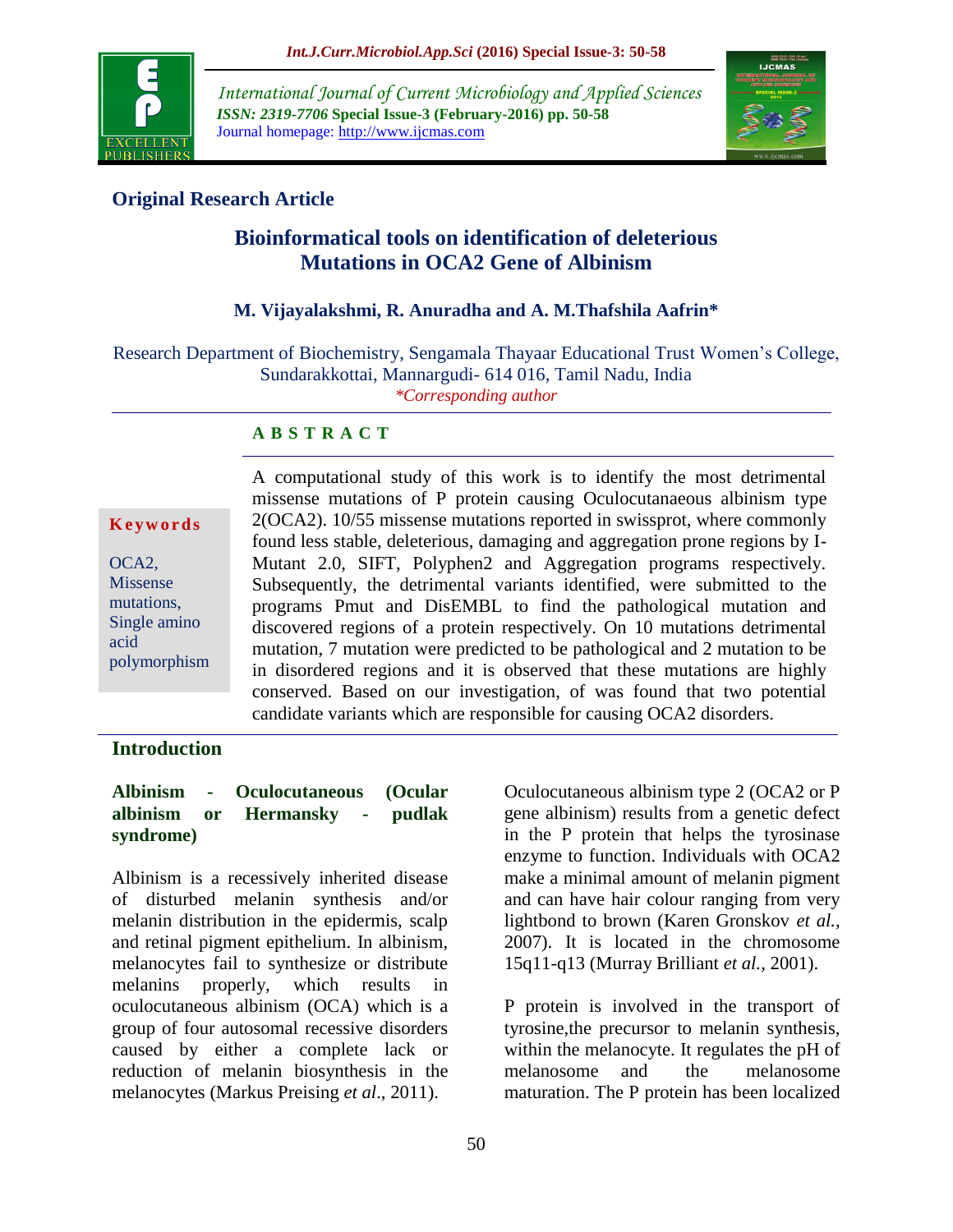to the melanosome membrane. Melanosome within the melanocytes have an adenosine triphosphate (ATP-driven proton pump) that helps to generate an acidic lumen. To compensate for the charge of these protons, anions must also be transported to the lumen of the melanosome.

Oculocutaneous albinism is a form of albinism involving the eyes "Oculo, skincutaneous", and according to some definitions, the hair as well. Oculocutaneous albinism is a group of conditions that affect coloring (pigmentation) of the skin, hair and eyes ("Oculocutaneous albinism- Genetics Home Reference", March 2007). Long term sun exposure greatly increases the risk of skin damage and skin cancers, including an aggressive form of skin cancer called melanoma, in people with this condition. Oculocutaneous albinism also reduces the pigmentation of colored part of the eye (the iris) and the light sensitive tissue at the back of the eye (the retina). People with this condition usually have vision problems such as reduced sharpness; rapid involuntary eye movements (nystagmus); and increased sensitivity to light (photophobia). Four types of oculocutaneous albinism have been described, all caused by a distruption of melanin synthesis and all autosomal recessive disorders (Gronskov *et al.,* 2007).

### **Types and Genes Related to Oculocutaneous Albinism**

The four types of oculocutaneous albinism are designated as type 1 (OCA1) through type 4 (OCA4). These four types of oculocutaneous albinism each result from mutations in a single gene: TYR, OCA2, TYRP1 or SLC45A2. Changes in the TYR gene cause type 1. OCA1 is caused by an alteration of the tyrosinase gene, and can occur in two variations. The first is OCA1a, and means that the organism cannot develop

pigment at all. The hair is usually white (often translucent) and the skin very pale. Vision usually ranges from 20/200 to 20/400. The second is OCA1b, which has several subtypes itself. Some individuals with OCA1b can tan and also develop pigment in the hair (Richard King *et al.,* 2007).

Till date, the structure of wild and mutant P protein and the function by which mutant cause an autosomal recessive OCA2 is not known. Hence, here we present a study for the insilico analysis of P protein variants based on sequence based approaches with the aim of overcoming the associated pathological effects of OCA2 variants.

## **Materials and Methods**

## **Data Sets**

The protein sequence and variants (single amino acid polymorphisms/ missense mutations/ point mutations) for P protein were obtained from swissprot database, available at <http://www.expasy.ch/sprot> to find out the detrimental point mutants. SwissVar is a portal to search variants in Swissprot entries of the UniProt Knowledge base (UniProtKB), and gives direct access to the swissprot variant pages. The subsection of each swissprot entry provides information on polymorphic variants, in which some polymorphic variants, may be diseases associated with defects in a protein; most of them are nsSNPs (nonsynonyms SNPs) in gene sequence and SAPs (Single Amino acid Polymorphisms) in protein sequence.

## **Consurf Analysis**

The development of consurf, an web based tool for the identification of functionally important regions in proteins by surface mapping of the level of evolutionary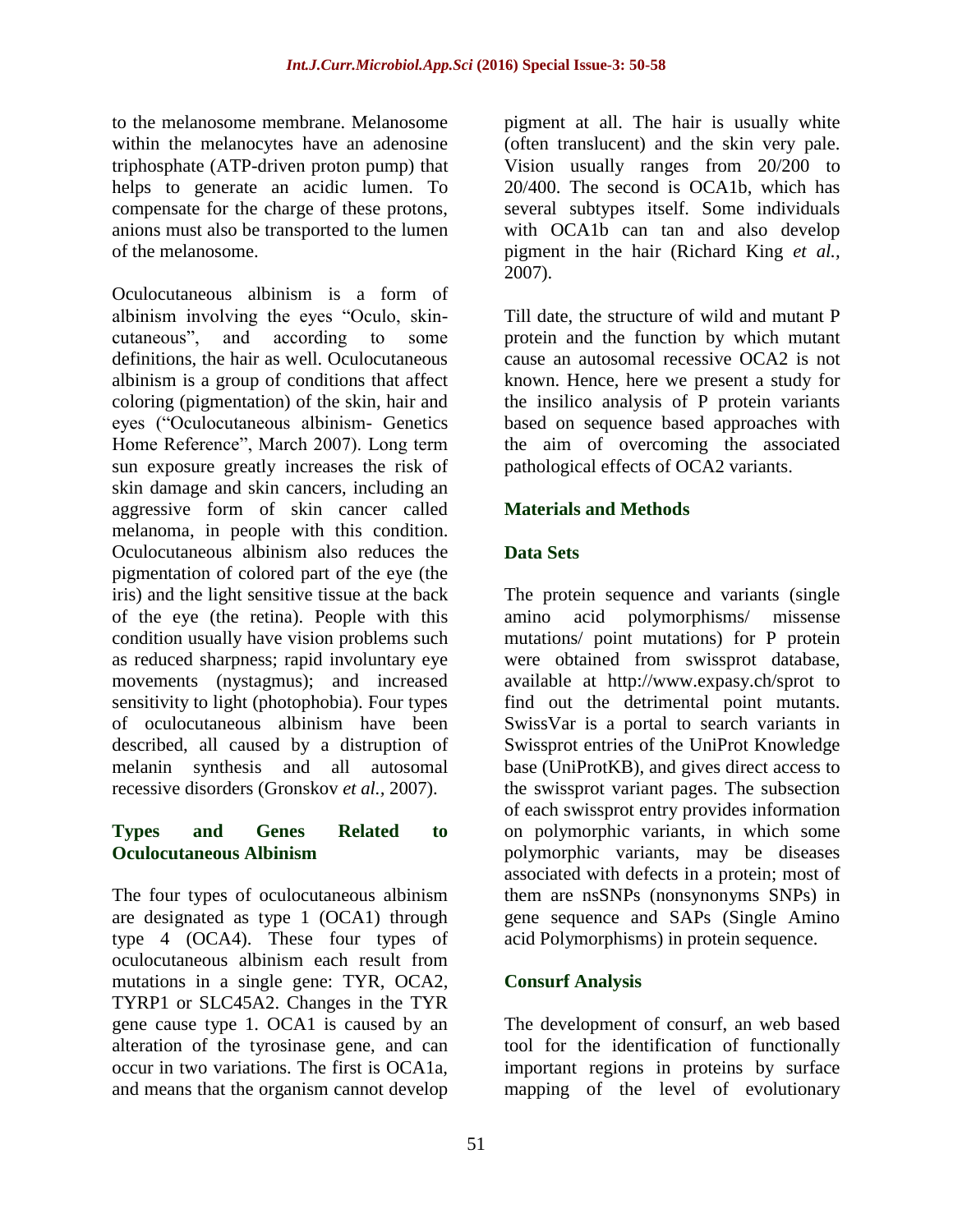conversation at each amino acid site. We recently developed algorithmic tools for the identification of functionally important regions in proteins of known three dimensional structure by estimating the degree of conversation of the amino acid sites among their close sequence homologues. Projecting the conversation grades onto the molecular surface of these proteins reveals patches of highly conserved (or occasionally highly variable) residues that are often of important biological function. We present a new web server, consurf, which automates these algorithmic tools. Consurf may be used for high throughout characterization of functional regions in proteins. AVAILABILITY: The consurf web server is available at: [http://consurf.tau.ac.il.](http://consurf.tau.ac.il/) SUPPLEMENTARY INFORMATION: A set of examples is available at [http://consurf.tau.ac.il](http://consurf.tau.ac.il/) under "GALLERY" (Fabian glasser *et al.,* 2002). The protein sequence is the input. The server identifies the regions of a protein conserved over a wide phylogenetic range very quickly and easily. Consurf 2010: Evolutionary conservation in sequence and structure of proteins and nucleic acids. A web server for calculating Bayesian inference, starting from protein structure and sequence, respectively.

## **Identification of Detrimental Mutations**

### **Predicting Stability Change by I-Mutant 2.0**

The program I-Mutant2.0 available at [http://biocomp.unibio.it/chi/predictors/I-](http://biocomp.unibio.it/chi/predictors/I-Mutant2.0/I-Mutant2.0.cgi)

[Mutant2.0/I-Mutant2.0.cgi](http://biocomp.unibio.it/chi/predictors/I-Mutant2.0/I-Mutant2.0.cgi) was used. The I-Mutant2.0 is a support vector machine (SVM) based tool for the automatic prediction of protein stability changes upon single point mutation; I-Mutant2.0 predictions are performed starting either from the protein structure or more importantly from the protein sequence

(Capriotti *et al.,* 2005). This program was trained and tested on a dataset derived from ProTherm (Bava *et al.,* 2004), which is presently the most comprehensive available database of thermodynamic experimental data of free energy changes of protein stability upon mutation under different conditions. The output file shows the predicted free energy change value or sign (DDG), which is calculated from unfolding Gibbs free energy value of the mutated protein minus the unfolded Gibbs free energy value of the native type (kcal/mol). Positive DDG values mean that the mutated protein possesses highly stability and vice versa.

When only the protein sequence is available the required inputs are:

**Protein Sequence:** The protein sequence in raw format and one letter code;

**Position:** The position number in the sequence of the residue that undergoes mutation;

**Temperature:** The temperature value in celcius degrees [0-100];

**pH:** The negative logarithm value of  $H^+$ concentration [0-14].

## **Predicting Deleterious Mutations by SIFT**

The program SIFT (Ng and Henicoff 2003) was used, which is specifically to detect the deleterious single amino acid polymorphism, available at [http://blocks.fhcrc.org/sift/SIFT.html.](http://blocks.fhcrc.org/sift/SIFT.html) SIFT is a sequence homology based tool, which presumes that important amino acids will be highly conserved in the protein family. The underlying principle of this program is that, SIFT takes a query sequence and uses multiple alignment information to predict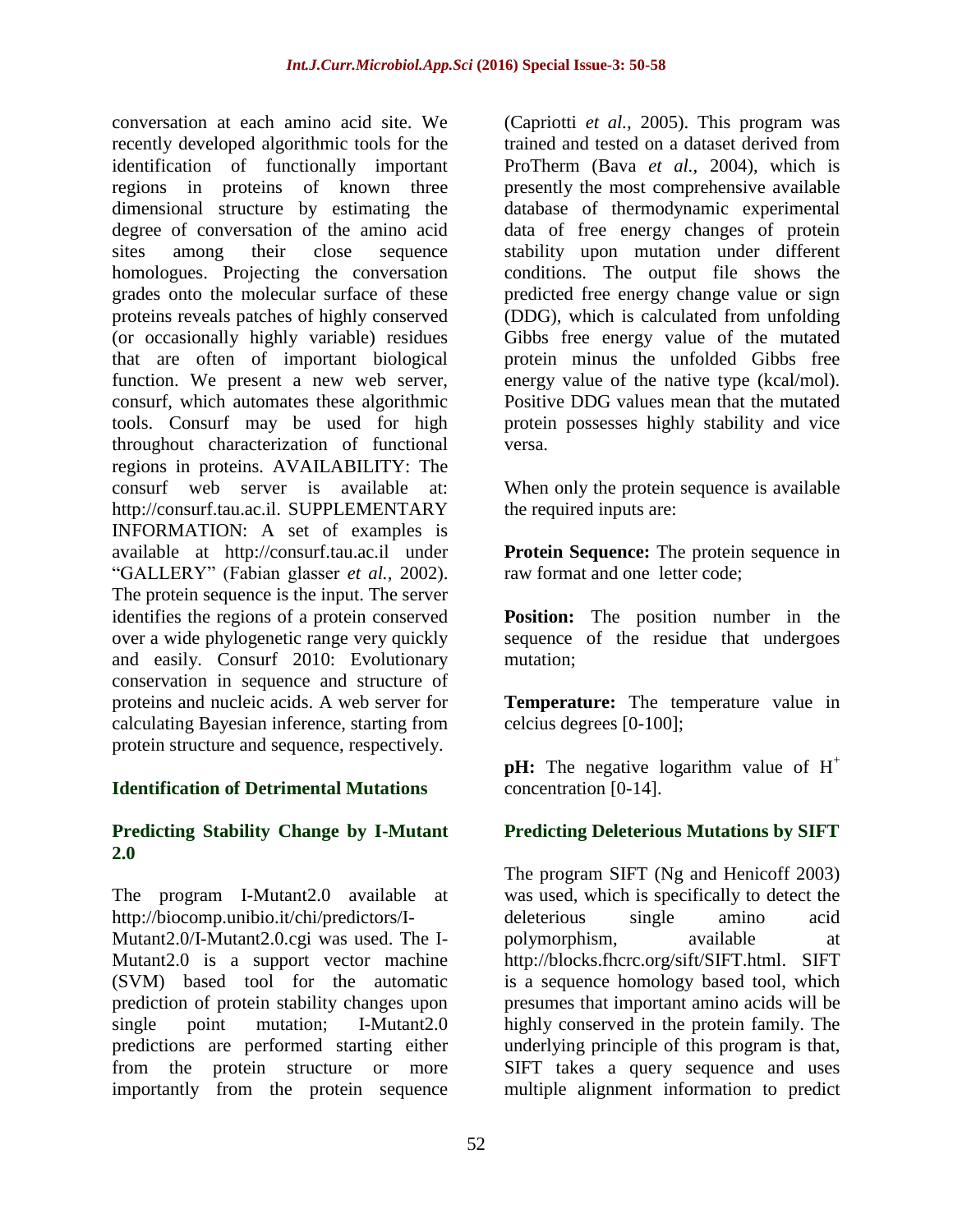tolerated and deleterious substitution for every position of the query sequence. SIFT is a multiple step procedure that, given a protein sequence.

Searches for similar sequences,

Chooses closely related sequences that may share similar function,

Obtains the multiple alignment of those chosen sequences, and

Calculates normalized probabilities for all possible substitutions at each position from the alignment.

Substitutions at each position with normalized probabilities less than a chosen cut off are predicted to be tolerated (Ng and Henicoff 2003). The cutoff value in SIFT program is tolerance index of C 0.05. Higher the tolerance index, less functional impact a particular amino acid substitution is likely to have (Ngak-Leng Sim *et al.,* 2012).

## **Predicting Damaging Mutations by Polyphen2**

Analyzing the damaged point mutations at the structural level is considered to be very important to understand activity of the concerned protein. The server polyphen (Ramensky *et al.,* 2002), which is available at<http://genetics.bwh.harvard.edu/pph2/> was used for this purpose. We submitted the query in the form of protein sequence with mutational position and two amino acid variants. Sequence based characterization of the substitution site, profile analysis of homologous sequences and mapping of the substitution site to known protein three dimensional structures are the parameters taken into account by the polyphen2 server to calculate the score. It calculates the position specific independent count (PSIC) scores for each of the two variants, and then

computes the PSIC scores difference between them. Higher the PSIC score difference, higher is the functional impact a particular amino acid substitution is likely to have (Adzhubei *et al.,* 2010) (Sunyae *et al.,* 1999).

## **Protein Aggregation by Aggrescan**

Aggrescan is based in the aggregation propensity scale for natural amino acids derived from invivo experiments and the assumption that short and specific sequence stretches modulate protein aggregation (Oscar Conchillo-sole *et al.,* 2007). The query is in the form of protein sequence. Aggregation prone segments in the given in the protein sequence will be displayed as output. This shall facilitate the identification of potential therapeutic targets for antidepositional strategies in conformational diseases (bioinf.uab.es/aggrescan/).

## **Prediction of Pathological Effect of Detrimental Variants by PMut**

P-Mut software which is available at <http://mmb2.pcb.ubes:8080/PMut/PMut.jsp> allows the fast and accurate prediction (80% success rate in humans) of the pathological character of single point amino acidic mutations based on the use of neural networks. Given a mutation happening at a specific location in a protein sequence, P-Mut predicts whether it is pathological (it can lead to disease) or neutral (no effect). The first input to P-Mut is either the sequence of the protein to its swiss prot/ tremble code. The user has to select the mutation site and whether to analyze a single mutation (default) or to perform a complete mutation scan at this position. The input was the protein sequence with all the single point mutation specified. It provides a very simple output: a yes/no answer and a reliability index.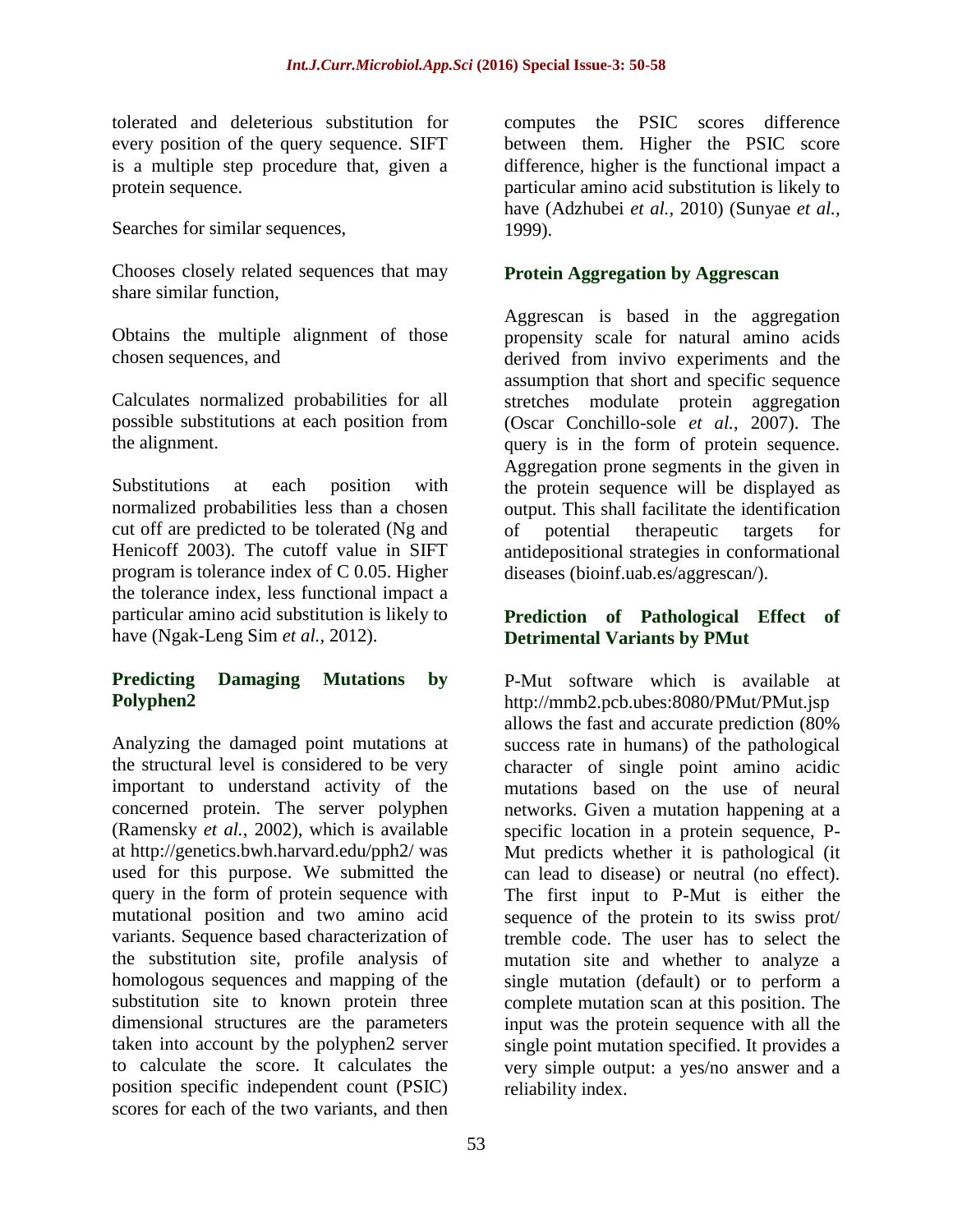### **Prediction of Disordered Regions by DisEMBL**

Disordered regions in proteins often contain short linear peptide motifs (sif3-ligands and targeting signals) that are important for protein function. DisEMBL, a computational tool for disordered/unstructured regions within a protein sequence available at <http://dis.embl.de/> is used. The web interface is fairly straight forward use, the user can paste a sequence or enter the SWISS-PROT/SWALL access or entry code. The probability of disorder is shown graphically and the web server only allows predictions on one sequence at a time. Furthermore, the method is highly accurate, predicting more than 60% of hot loops with less than 2% false positives (Rune Linding *et al.,* 2003).

#### **Results and Discussion**

#### **Consurf Analysis**

Conservation analysis of the P protein sequence through consurf program classified the amino acid conservation into highly conserved, average and variable conservation and as the position of the amino acid into buried or exposed region.

#### **Identification of Functional Variants by I-Mutant 2.0**

Out of 55 variants reported, 45 variants were found to be less stable from the I-Mutant 2.0 server. Among the 45 variants: 6 variants R290G, 1370T, L440H, I473S, V519A, I722T showed a DDG value of >-2.0, 17 variants G27R, P198L, P211L, P241R, V350M, R419Q, L440F, V443I, A481T, R560H, W652R, W679R, L688F, P743L, A773T, Q799H showed >-1.0 DDG value and remaining all showed a DDG value of less than -1.0 (Table 2).

#### **Codes of Amino acids**

| $A - A$ lanine<br>$P-$ Proline        | $G - Glycine$       |
|---------------------------------------|---------------------|
| $R - Arginine$<br>$S -$ Serine        | $H - H$ istidine    |
| $N - As^{p$<br>$T$ – Threonine        | $I - Isoleucine$    |
| $D -$ Aspartic acid<br>$W-Tryptophan$ | $L$ – Leucine       |
| $C - C$ ysteine<br>$Y$ – Thyroxine    | $K-Lysine$          |
| $Q - Glutamine$<br>$V - Value$        | $M$ – Methionine    |
| $E - Glutamate$                       | $F$ – Phenylalanine |

#### **Deleterious single point mutant by SIFT**

Protein sequence and its 55 variants were submitted to the SIFT program to check its tolerance index. Among the 55 variants, 37 variants were found to bedeleterious having the tolerance index score of  $\leq 0.05$ .

On deleterious variants obtained, 22 variants: R226W, A334V, M394I, M395L, T404M, L440F, L440H, I473S, N476D, I617L, W652R, E678K, W679C, R720C, A724P, S736L, P743L, G775R, A787V, G795R, Q799H showed a highly deleterious tolerance index score of 0.00.

7 variants: P198L, R305W, A368V, T592I, K614N, H615R, L688F with a tolerance index score of 0.01.

3 variants: V350M, I370T, R419W with a tolerance index score of 0.02.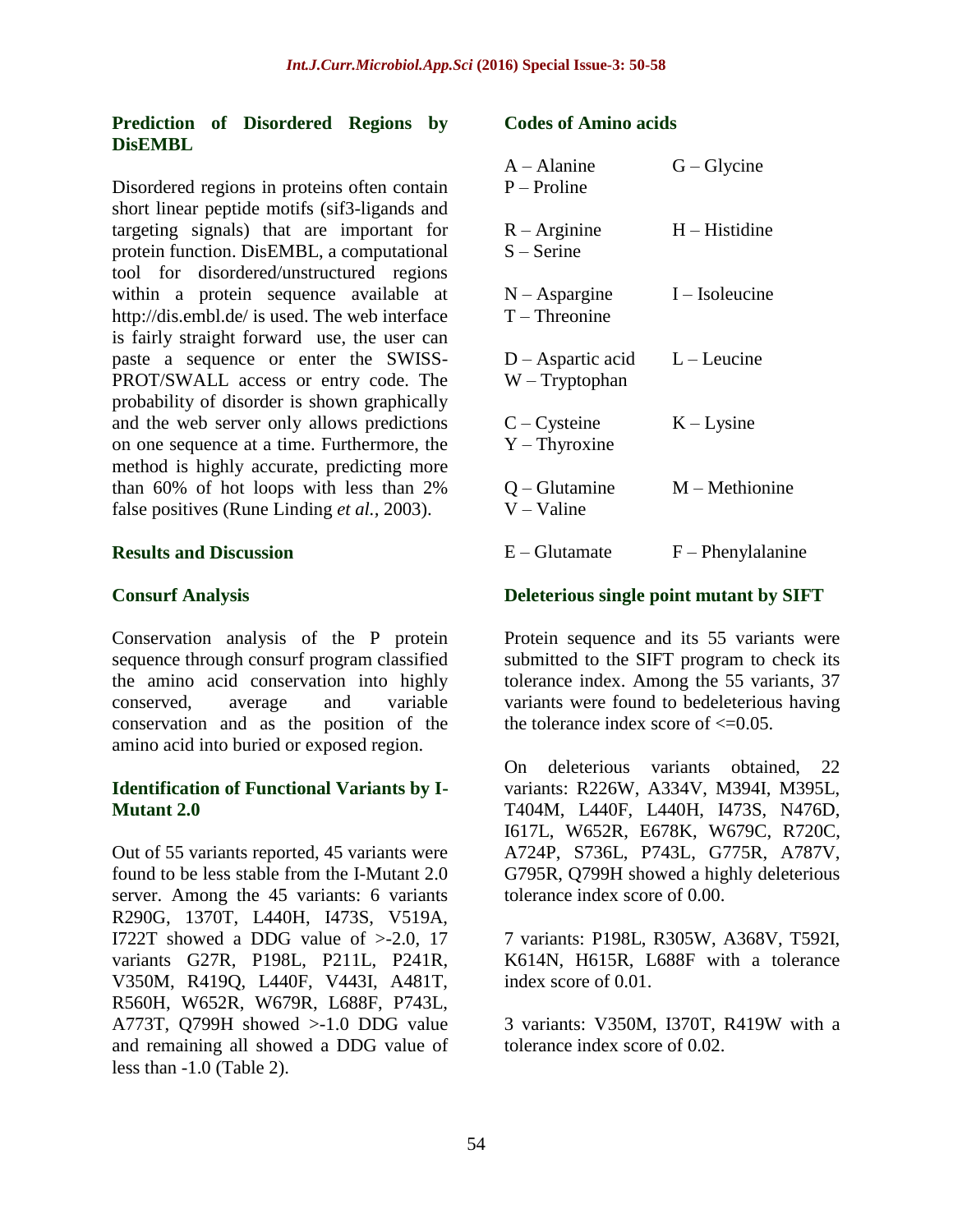3 variants: P211L, R290G, N489D with a tolerance index score of 0.03.

2 variants: T387M, V443I with a tolerance index score of 0.04.

31 and 37 deleterious variants according to SIFT were interestingly seen to be less stable by the mutant 2.0 server (Table 3).

## **Damaged Single Point Mutant by Polyphen2 Server**

Protein sequence with mutational position and amino acid variants associated with 55 single point mutants, investigated in this work were submitted as inputs to the polyphen2 server. Polyphen2 server generates two PSIC score difference (Humavar) of 0.5 and above is considered to be damaging. On 55 variants, 41 variants were considered to be damaging by polyphen. Also these 41 variants, exhibited a Humavar score between 0.5-1.0. On 41 variants which were considered damaging by Polyphen, 31 variants were commonly found less stable and deleterious by I-Mutant 2.0 and SIFT server respectively (Table 4).

## **Aggrescan**

On 31detrimental variants identified by I-Mutant 2.0, SIFT and ployphen, 21/31 variants were found in the aggregation prone segments of a protein. They are V350M, I370T, M394I, M395L, R419W, L440H, L440F, V4431, I473S, N489D, W652R, E678K, W679C, W679R, R720C, A787V, G795R, S736L, G775R, Y827H, L688F.

The 21/55 missense mutations reported in swissprot, were commonly found less stable, deleterious, damaging and aggregation prone by I-Mutant 2.0, SIFT, polyphen2 and aggresean programs respectively are italicized with star mark in the table 5.

On 21/55 detrimental mutations, 10 were in the transmembrane regions and 11 were in the topological domain (cytoplasmic and extracellular regions) of a protein. The 11 mutations: V350M, R419W, V443I, I473S, N489D, E678K, W79C, W679R, R720C, A787B, G795R which are in the cytoplasmic and extracellular regions (soluble) are taken into account for further studies.

## **Pathological Effect of Detrimental Variants by p-mut**

Protein sequence and the 11 detrimental mutations were submitted to the p-mut server. P-mut predicted 7 variants to be pathological with the scores between 0.5- 1.0. The 7 pathological variants are:R419W, W679R, R720C, 1473S, A787V AND G795R (Table 6).

## **Disordered Regions by DisEMBL**

Protein sequence in FASTA format was submitted as input to DisEMBL. The Hot loops(disorderd) regions were depticted graphically, 23/55 mutational sites were found to be disordered and on 11 mutational sites (which is in the topological regional),only two were found to be disordered (N489D,A787D). The 7/11 detrimental mutations were predicted to be pathological by P-Mut are italicized and the 2/11 disordered regions predicted by DisEMBL are given with star mark in Table 7. Oculocutaneous albinism type 2 (OCA2 or P gene albinism) results from a genetic defect in the P protein that helps the tyrosinase enzyme to function. Individuals with OCA2 make a minimal amount of melanin pigment and can have hair colour ranging from very lightbond to brown (Karen Gronskov *et al.,* 2007). It is located in the chromosome 15q11-q13.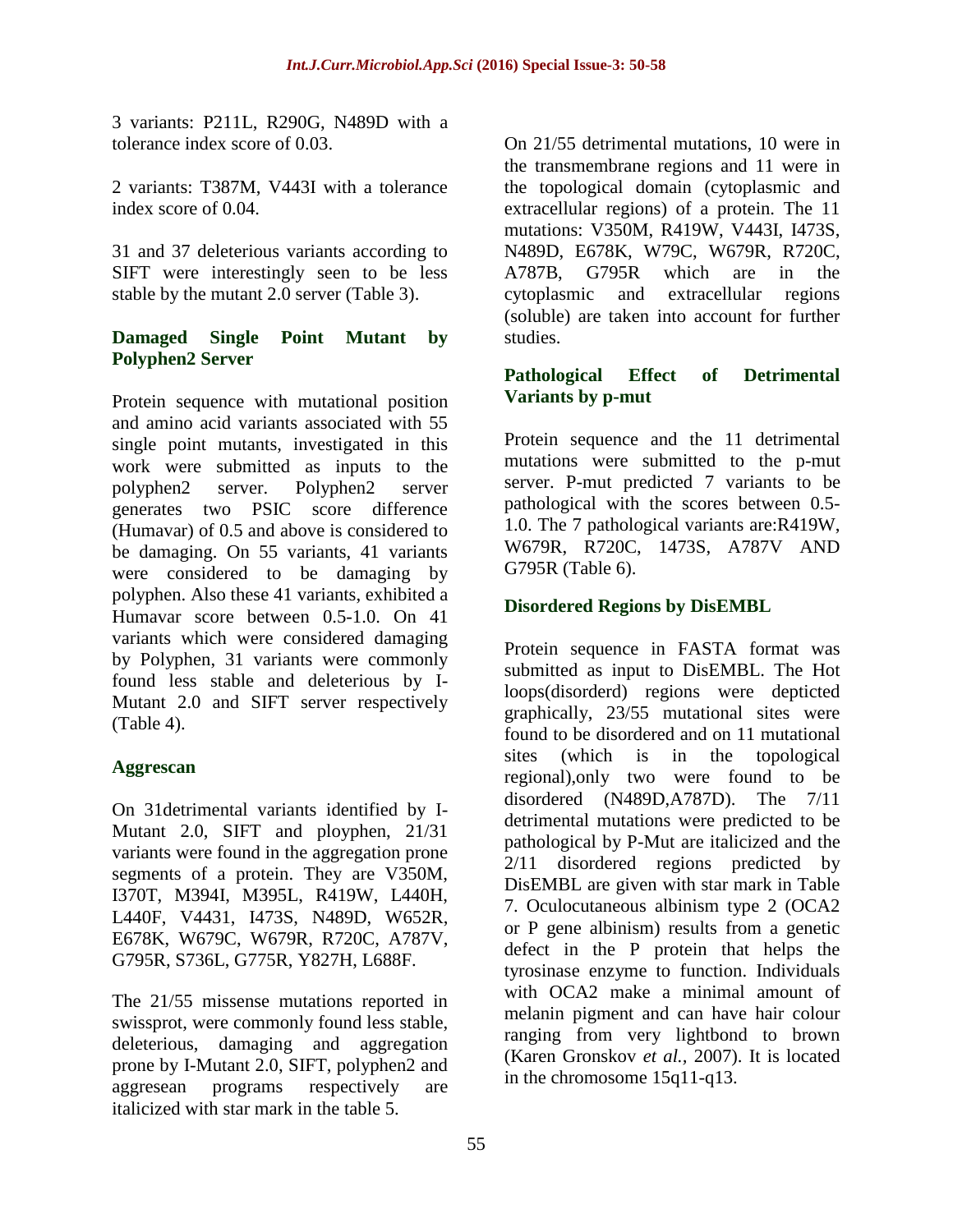#### *Int.J.Curr.Microbiol.App.Sci* **(2016) Special Issue-3: 50-58**

| R10W         | G27R         | <b>S86R</b> | C112F        | <b>P198L</b> |
|--------------|--------------|-------------|--------------|--------------|
| <b>P211L</b> | P241R        | A257V       | <b>R266W</b> | <b>R290G</b> |
| <b>R305W</b> | A334V        | A336V       | V350M        | A368V        |
| <b>I370T</b> | F385I        | T387M       | M394I        | M395L        |
| T404M        | <b>R419W</b> | R419Q       | L440H        | L440F        |
| V443I        | M446V        | I473S       | N476D        | A481T        |
| N489D        | V519A        | H549Q       | <b>R560H</b> | T592I        |
| K614E        | <b>K614N</b> | H615R       | I617L        | <b>W652R</b> |
| E678K        | W679C        | W679R       | <b>L688F</b> | <b>R720C</b> |
| I722T        | A724P        | S736L       | P743L        | A773T        |
| G775R        | A787V        | G795R       | Q799H        | Y827H        |

## **Table.1** List of P Protein and its 55 Variants

## **Table.2** Highly Conserved Amino Acid

| Buried (B)/Exposed (E) | <b>Total Number of B/E</b> |
|------------------------|----------------------------|
|                        |                            |
|                        |                            |

# **Table.3** Average Conservation of Amino Acids

| Variants of average conservation | <b>Residue variety</b> | Buried (B)/Exposed (E) |
|----------------------------------|------------------------|------------------------|
| I370T                            |                        |                        |
| F385I                            |                        |                        |
| <b>R419W</b>                     |                        |                        |
| R419O                            |                        |                        |
| T592I                            |                        |                        |
| フククエ                             |                        |                        |

### **Table.4** Variable Conservation of Amino Acids

| Variants of average conservation | <b>Residue variety</b> | Buried (B)/Exposed (E) |
|----------------------------------|------------------------|------------------------|
| R10W                             | R                      | Е                      |
| S86R                             |                        | E                      |
| C112F                            | $\Gamma$               | B                      |
| P198L                            | P                      | Е                      |
| P211L                            | P                      | Е                      |
| P241R                            | D                      | Е                      |
| A257D                            | А                      | E                      |
| <b>R266W</b>                     | R                      | E                      |
| <b>R290G</b>                     | R                      | Е                      |
| <b>R305W</b>                     | R                      | E                      |
| A336V                            | А                      | R                      |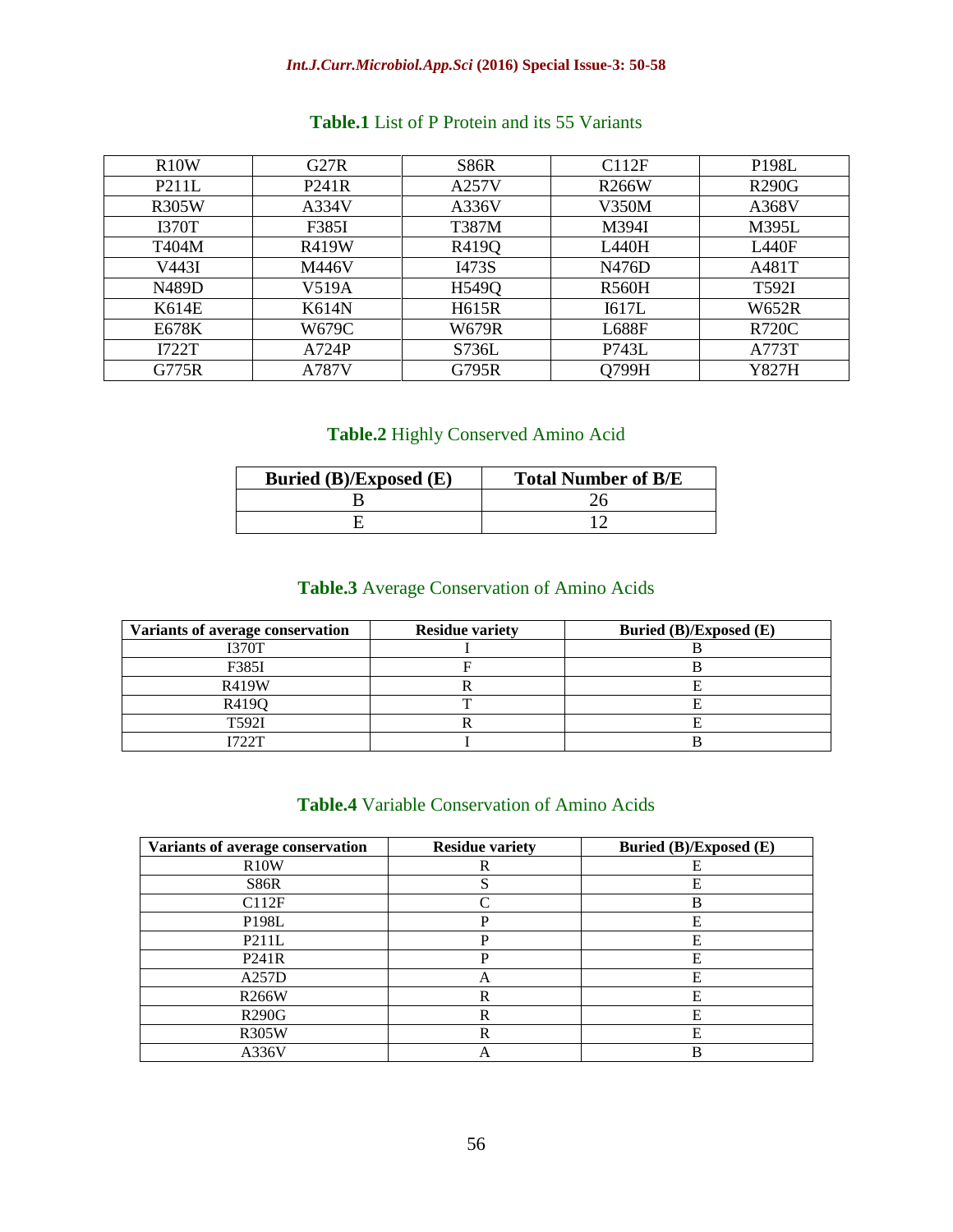## *Int.J.Curr.Microbiol.App.Sci* **(2016) Special Issue-3: 50-58**

| <b>Position</b> | <b>I-Mutant (DDG)</b> | <b>SIFT (Tolerance index)</b> | Polyphen2 (PSIC SD) |
|-----------------|-----------------------|-------------------------------|---------------------|
| $*V350M$        | $-1.66$               | 0.02                          | 0.984               |
| *I370T          | $-3.54$               | 0.02                          | 0.038               |
| *M394I          | $-0.67$               | 0.00                          | 0.993               |
| *M395L          | $-0.82$               | 0.00                          | 0.988               |
| *R419W          | $-0.85$               | 0.02                          | 0.999               |
| *L440H          | $-2.70$               | 0.00                          | 1.000               |
| *L440F          | $-1.58$               | 0.00                          | 1.000               |
| $*V443I$        | $-1.51$               | 0.04                          | 0.998               |
| *I473S          | $-2.98$               | 0.00                          | 0.992               |
| *N489D          | $-0.30$               | 0.03                          | 0.999               |
| *W652R          | $-1.19$               | 0.00                          | 0.995               |
| *E678K          | $-0.72$               | 0.00                          | 0.998               |
| *W679C          | $-1.19$               | 0.00                          | 1.000               |
| *W679R          | $-1.36$               | 0.00                          | 1.000               |
| *L688F          | $-1.28$               | 0.01                          | 1.000               |
| *R720C          | $-0.36$               | 0.00                          | 0.997               |
| $*G775R$        | $-0.88$               | 0.00                          | 0.983               |
| *A787V          | $-0.58$               | 0.00                          | 0.995               |
| $*G795R$        | $-0.49$               | 0.00                          | 0.996               |
| *Y827H          | $-0.58$               | 0.00                          | 0.792               |

## **Table.5** Detrimental Mutations

# **Table.6** Potential Candidate Variants

| <b>Position</b> | <b>P-Mut score</b> | <b>Character</b> |
|-----------------|--------------------|------------------|
| V350M           | 0.3410             | Neutral          |
| <b>R419W</b>    | 0.9551             | Pathological     |
| V443I           | 0.0576             | Neutral          |
| <b>I473S</b>    | 0.7095             | Pathological     |
| *N489D          | 0.1789             | Neutral          |
| E678K           | 0.4182             | Neutral          |
| <b>W679C</b>    | 0.9327             | Pathological     |
| <b>W679R</b>    | 0.9698             | Pathological     |
| <b>R720C</b>    | 0.9248             | Pathological     |
| *A787V          | 0.5808             | Pathological     |
| <b>G795R</b>    | 0.7583             | Pathological     |

# **Table.7** Mutation Summary

| <b>Gene region</b> | WT amino acid | Variant amino | Amino acid | <b>Nucleotide</b> | <b>Effect</b> on |
|--------------------|---------------|---------------|------------|-------------------|------------------|
|                    |               | acid          | prediction | change            | coding           |
|                    |               |               |            |                   | sequence         |
| $Exon-13$          | R             | W             | 419        | c.1255 $C > T$    | p.Arg419Trp      |
| $Exon-14$          |               | S             | 473        | c.1418 $T>G$      | p.Ile473Ser      |
| $Exon-14$          | N             | D             | 489        | c.1465 A>G        | p.Asn489Asp      |
| $Exon-19$          | W             | ⌒             | 679        | c.2037 $G>C$      | p.Trp679Cys      |
| $Exon-19$          | W             | R             | 679        | c.2035 $T>C$      | p.Trp679Arg      |
| $Exon-21$          | R             | C             | 720        | c.2158 $C > T$    | p.Arg720cys      |
| $Exon-23$          | A             |               | 787        | c.2360 $C > T$    | p.Ala787Val      |
| $Exon-23$          | G             | R             | 795        | c.2383 $G>C$      | p.Gly795Arg      |